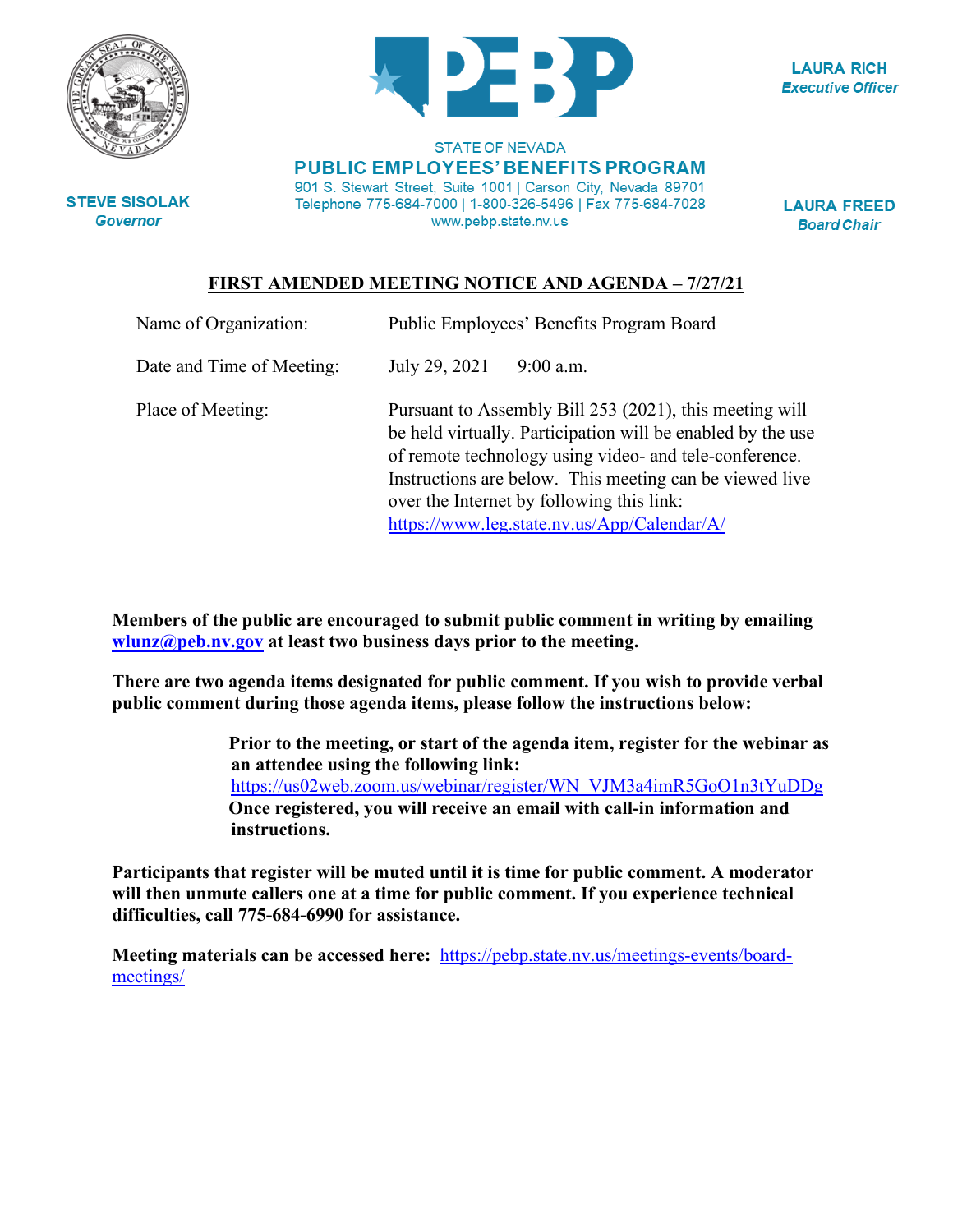## **AGENDA**

- 1. Open Meeting; Roll Call
- 2. Public Comment

Public comment will be taken during this agenda item. No action may be taken on any matter raised under this item unless the matter is included on a future agenda as an item on which action may be taken. Public comments to the Board will be taken under advisement but will not be answered during the meeting. Comments may be limited to three minutes per person at the discretion of the chairperson. Additional three minute comment periods may be allowed on individual agenda items at the discretion of the chairperson. These additional comment periods shall be limited to comments relevant to the agenda item under consideration by the Board. As noted above, members of the public may make public comment by using the callin number provided above. Persons unable to attend the meeting by telephone and persons whose comments may extend past the three minute time limit may submit their public comment in writing to PEBP Attn: Wendi Lunz 901 S. Stewart St, Suite 1001 Carson City NV 89701, Fax: (775) 684-7028 or wlunz@peb.state.nv.us at least two business days prior to the meeting. Persons making public comment need to state and spell their name for the record at the beginning of their testimony.

- 3. PEBP Board disclosures for applicable Board meeting agenda items. (Peter Keegan, Senior Deputy Attorney General) (Information/Discussion)
- 4. Consent Agenda (Laura Freed, Board Chair) (**All Items for Possible Action**)

Consent items will be considered together and acted on in one motion unless an item is removed to be considered separately by the Board.

- 4.1 Approval of Action Minutes from the June 11, 2021 PEBP Board Meeting.
- 4.2 Receipt of quarterly staff reports for the period ending March 31, 2021:
	- 4.2.1 Budget Report
	- 4.2.2 Utilization Report
- 4.3 Receipt of quarterly vendor reports for the period ending March 31, 2021:
	- 4.3.1 HealthSCOPE Benefits Obesity Care Management
	- 4.3.2 HealthSCOPE Benefits Diabetes Care Management
	- 4.3.3 American Health Holdings Utilization and Large Case Management
	- 4.3.4 The Standard Insurance Basic Life and Long-Term Disability Insurance
	- 4.3.5 Willis Towers Watson's Individual Marketplace Enrollment and Performance Report Q3 2021
	- 4.3.6 Hometown Health Providers and Sierra Healthcare Options PPO Network
	- 4.3.7 HealthPlan of Nevada, Inc. Southern Nevada HMO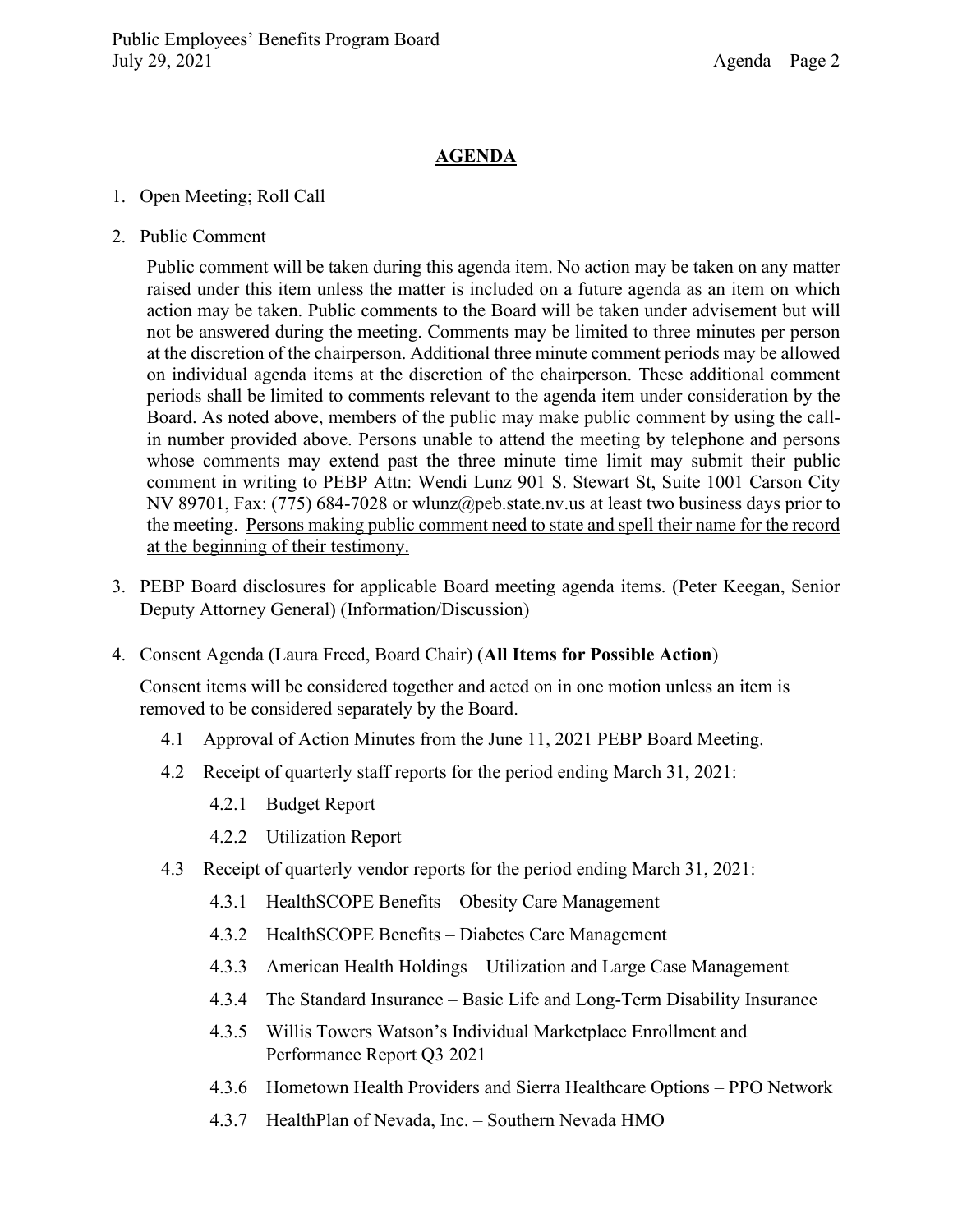- 4.3.8 Doctor on Demand Engagement Report through March 2021
- 4.4 Accept the Fiscal Year 2021 Other Post-Employment Benefits (OPEB) valuation prepared by Aon in conformance with the Governmental Accounting Standards Board (GASB) requirements.
- 5. Executive Officer Report (Laura Rich, Executive Officer) (Information/Discussion)
- 6. Presentation and possible action on the Northwest Prescription Drug Consortium (Laura Rich, Executive Officer) **(For Possible Action)**
- 7. Presentation and possible action on the status and approval of PEBP contracts, contract amendments and solicitations (Cari Eaton, Chief Financial Officer) **(For Possible Action)**
	- 7.1 Contract Overview
	- 7.2 New Contracts
	- 7.3 Contract Amendments
	- 7.4 Contract Solicitations
	- 7.5 Status of Current Solicitations
- 8. Discussion and possible action relating to PEBP's request for American Rescue Plan funding (Laura Rich, Executive Officer) (**For Possible Action**)
- 9. Public Comment

Public comment will be taken during this agenda item. Comments may be limited to three minutes per person at the discretion of the chairperson. Persons making public comment need to state and spell their name for the record at the beginning of their testimony.

10. Adjournment

The supporting material to this agenda, also known as the Board Packet, is available, at no charge, on the PEBP website at www.pebp.state.nv.us/meetings-events/board-/meetings (under the Board Meeting date referenced above).

An item raised during a report or public comment may be discussed but may not be deliberated or acted upon unless it is on the agenda as an action item.

All times are approximate. The Board reserves the right to take items in a different order or to combine two or more agenda items for consideration to accomplish business in the most efficient manner. The Board may remove an item from the agenda or delay discussion relating to an item on the agenda at any time.

We are pleased to make reasonable efforts to assist and accommodate persons with physical disabilities who wish to participate in the meeting. If special arrangements for the meeting are necessary, please notify the PEBP in writing, at 901 South Stewart Street, Suite 1001, Carson City, NV 89701, or call Wendi Lunz at (775) 684-7020 or (800) 326-5496, as soon as possible so that reasonable efforts can be made to accommodate the request.

Copies of both the PEBP Meeting Action Minutes and Meeting Transcripts, if such transcripts are prepared, are available for inspection, at no charge, at the PEBP Office, 901 South Stewart Street, Suite 1001, Carson City, Nevada, 89701 or on the PEBP website at